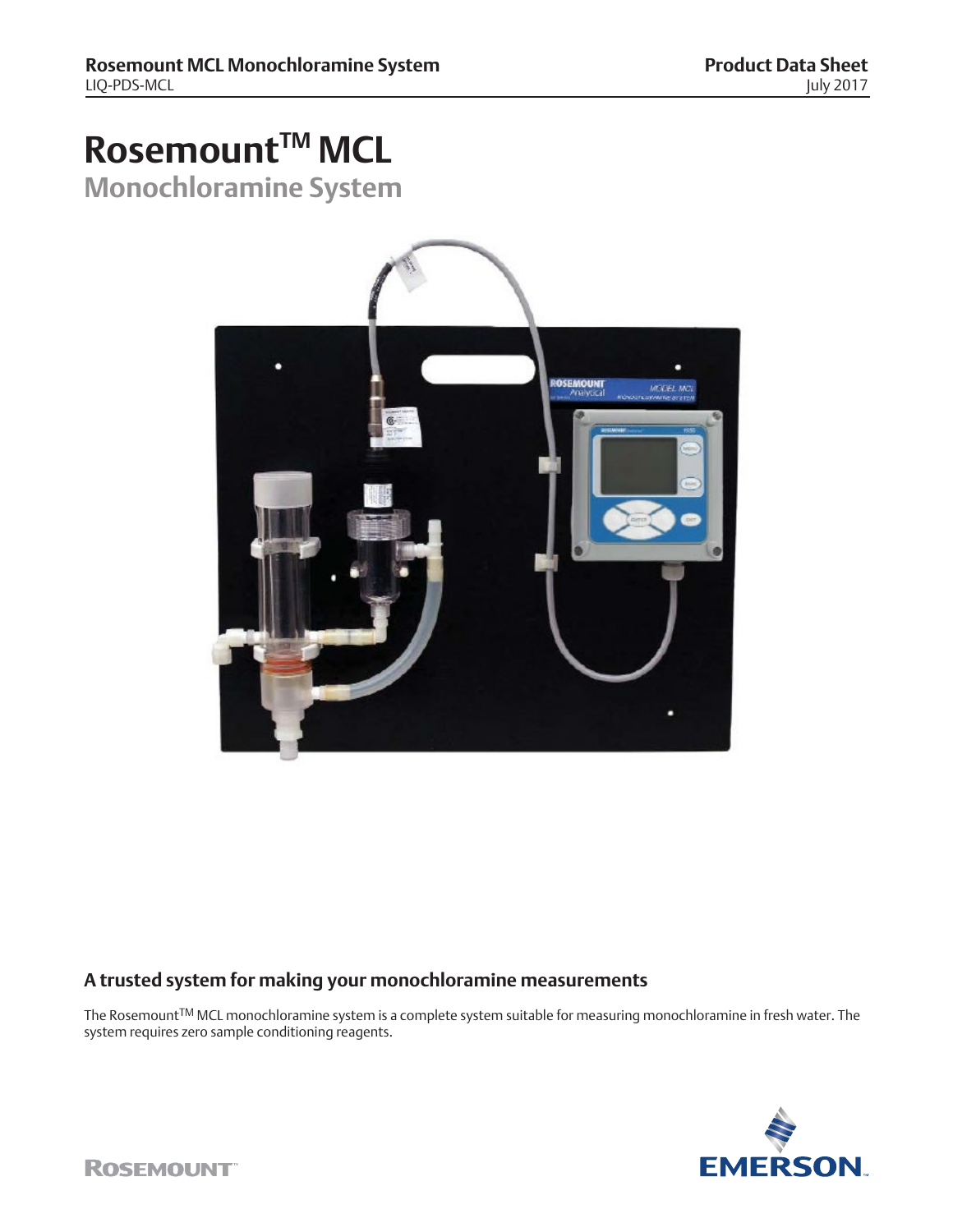### **Overview**



### **Ease of Use and Maintenance.**

- The Rosemount MCL features a Rosemount 499ACL-03 monochloramine sensor, a transmitter, and constant head flow controller mounted on a backplate for easy installation.
- Integrated constant head flow controller eliminates the need to install additional valves, rotameters, or pressure regulators.
- Easily replace and perform maintenance and calibration on the sensor with quick-disconnect Variopol fittings.
- Replacing sensor membrane and electrolyte solution requires no special tools or fixtures and takes only minutes.

### **Reliable Transmitter Options**

- Rosemount 56 and 1056 Transmitters are easy to use with simple and intuitive programming and calibration.
- Both transmitters have fully programmable analog outputs and fully programmable alarm relays.

### **Contents**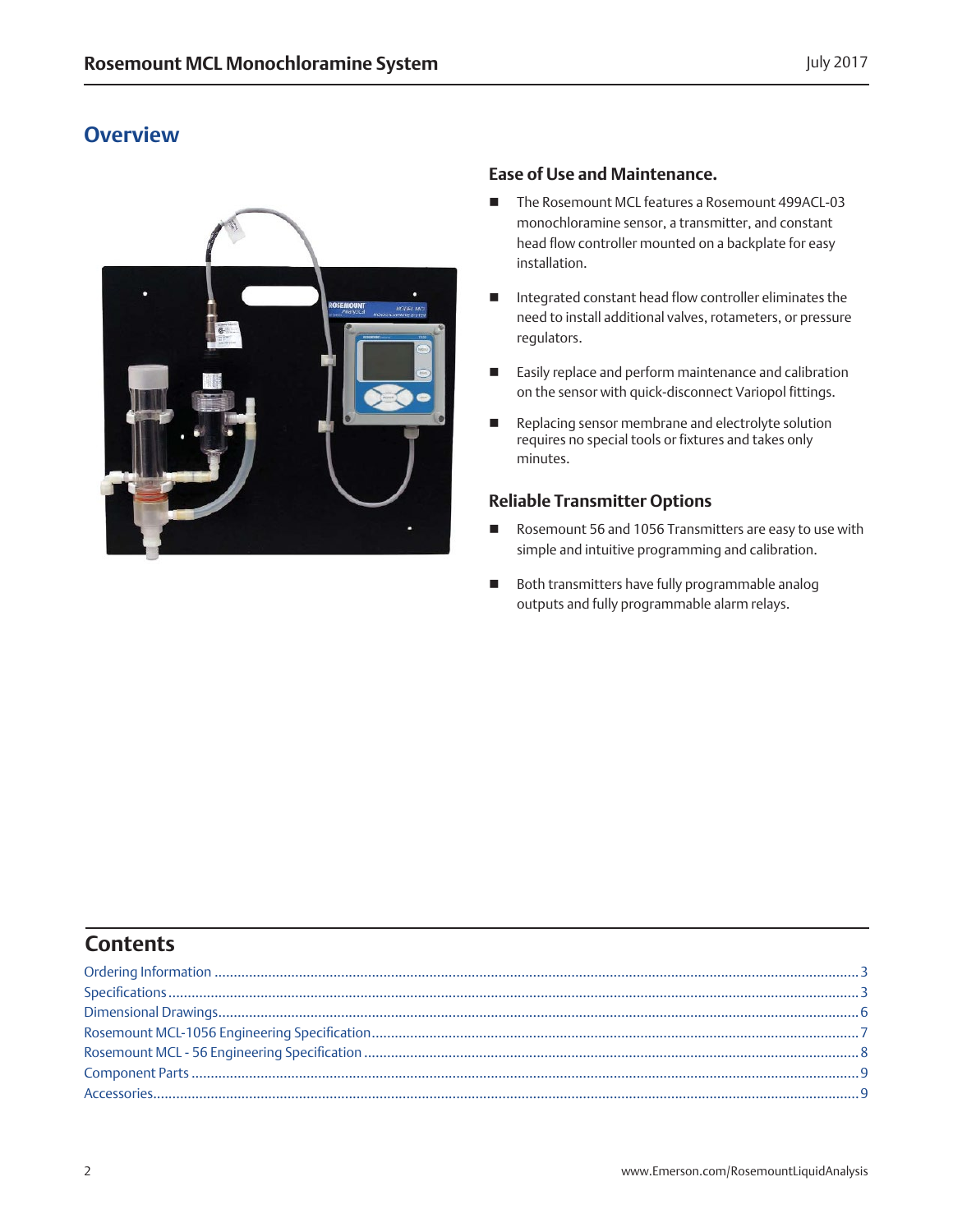# <span id="page-2-0"></span>**Ordering Information**



The Rosemount MCL Monochloramine System consists of a sensor, a transmitter, quick-disconnect Variopol cable, and constant head flow controller. All components are mounted on a backplate, and the cable is pre-wired to the transmitter. Three replacement membranes and a 4 oz (120 mL) bottle of electrolyte solution are shipped with the sensor.

#### **Table 1. Rosemount MCL Monochloramine System Ordering Information**

| <b>Model</b>                  | Sensor type                                                                    |
|-------------------------------|--------------------------------------------------------------------------------|
| <b>MCL</b>                    | Monochloramine System                                                          |
| <b>Transmitter</b>            |                                                                                |
| 220                           | Rosemount 1056 transmitter, single input, with alarm relays (1056-03-24-38-AN) |
| 240                           | Rosemount 56 Transmitter, single input (56-03-24-38-HT)                        |
| Typical model number: MCL-240 |                                                                                |

### **Specifications**

### **Table 2. General Specifications**

| <b>General</b>                                      |                                                                                                                                  |
|-----------------------------------------------------|----------------------------------------------------------------------------------------------------------------------------------|
| Sample conductivity                                 | $>$ 10 $\mu$ S/cm at 25 °C (77 °F)                                                                                               |
| Process connection                                  | 1/4 in. OD tubing compression fitting (can be removed and replaced with barbed fitting                                           |
|                                                     | for soft tubing).                                                                                                                |
| Drain connection                                    | 1/4 in. barbed fitting. Sample must drain to open atmosphere.                                                                    |
| Wetted parts                                        | Acrylic, nylon, polycarbonate, polyester, Kynar <sup>1</sup> , silicone, Noryl <sup>2</sup> , Viton <sup>3</sup> , silicone, and |
|                                                     | Zitex <sup>4</sup> , PTFE, (gold mesh cathode - not normally wetted)                                                             |
| Response time to step change in monochloramine      | <60 sec to 95% of final reading for inlet sample flow of 17 gph (64 L/hr)                                                        |
| concentration                                       |                                                                                                                                  |
| Weight/shipping weight (rounded up to the nearest 1 | 10 lb/143 lb (4.5 kg/6.0 kg))                                                                                                    |
| $lb$ or 0.5 kg)                                     |                                                                                                                                  |
| Sample requirements                                 |                                                                                                                                  |
| Pressure                                            | 3 to 65 psig (122 to 549 kPa abs). Inlet check valve opens at 3 psig (122 kPa abs). If the                                       |
|                                                     | check valve is removed, minimum pressure is 1 psig (108 kPa abs).                                                                |
| Flow                                                | 3 to 80 gal/hr (11 to 303 L/hr)                                                                                                  |
| Temperature                                         | 0 to 50 °C (32 to 122 °F)                                                                                                        |

1. **Kynar is a registered trademark of Elf Atochem North America.**

2. **Noryl is a registered trademark of General Electric.**

3. **Viton is a registered trademark of E.I. duPont de Nemours & Co.**

4. **Zitex is a registered trademark of Performance Plastic Corp.**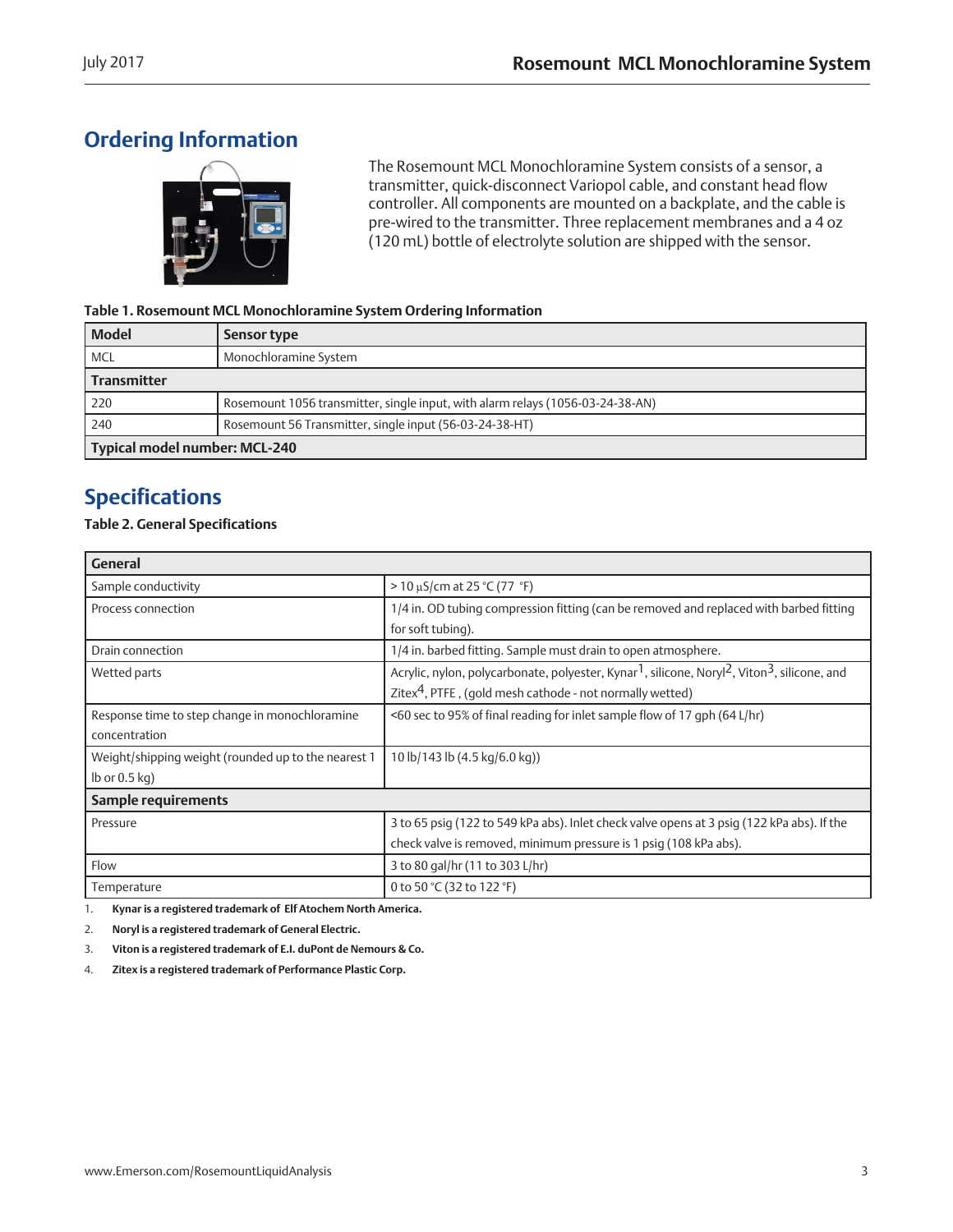### **Table 3. Sensor Specifications**

 $\mathfrak{I}% _{M_{1},M_{2}}^{\alpha,\beta}$ 

| Range              | 0 to 6 ppm as Cl <sub>2</sub> . For higher ranges, consult the factory.               |
|--------------------|---------------------------------------------------------------------------------------|
| pH range           | Signal is practically independent of pH between pH 7.0 and 10.0. Sensor current at pH |
|                    | 10.0 is within 5% of sensor current at pH 7.0.                                        |
| Accuracy           | Accuracy depends on the accuracy of the chemical test used to calibrate the sensor.   |
| Linearity          | 2% (typ.)                                                                             |
| Interferences      | Free chlorine and other oxidizing agents                                              |
| Electrolyte volume | 25 mL (approx.)                                                                       |
| Electrolyte life   | 2 months (approx.)                                                                    |

#### **Table 4. Rosemount 1056 Transmitter Specifications**

| Display                          | Monochromatic back-lit LCD. Main character height 0.6 in. (15 mm). Display is user-programmable.              |
|----------------------------------|---------------------------------------------------------------------------------------------------------------|
| Languages                        | English, French, German, Italian, Spanish, Portuguese, and Chinese                                            |
| Ambient temperature and humidity | 0 to 55 °C (32 to 131 °F); relative humidity 5 to 95% (non-condensing)                                        |
| Storage temperature              | -20 to 60 °C (-4 to 140 °F)                                                                                   |
| Power                            | 85 to 265 Vac, 47.5 to 65.0 Hz, switching, 15 W                                                               |
|                                  | $\square$ Equipment protected by double insulation.                                                           |
| RFI/EMI                          | EN 61326                                                                                                      |
| <b>LVD</b>                       | $\begin{array}{ccc}\n\text{EN 6101-01} & \text{CE}\n\end{array}$                                              |
| Alarms                           | Four alarm relays. Any relay can be configured as a fault alarm instead of a process alarm. Each relay can be |
|                                  | configured independently, and each can be programmed with interval timer settings.                            |
| Conduit openings                 | Accepts PG 13.5 or 1/2 in. conduit fittings                                                                   |
| Terminal connections rating      | Power connector (3-leads): 18-12 AWG wire size. Current output connectors (2-leads): 24-16 AWG wire           |
|                                  | size. Alarm relay terminal blocks: 18 - 16 AWG wire size                                                      |
| Relay contact ratings            | 5A at 28 Vdc or 300 Vac (resistive)                                                                           |
|                                  | 1/8 HP at 120/240 Vac                                                                                         |
| Relays                           | Form C, SPDT, epoxy sealed                                                                                    |
| Case                             | Polycarbonate NEMA 4X/CSA 4 (IP65)                                                                            |
| Hazardous location approvals     | For more information, refer to the Rosemount 1056 product data sheet. Approvals apply to the transmit-        |
|                                  | ter only. The MCL is not suitable for use in hazardous areas.                                                 |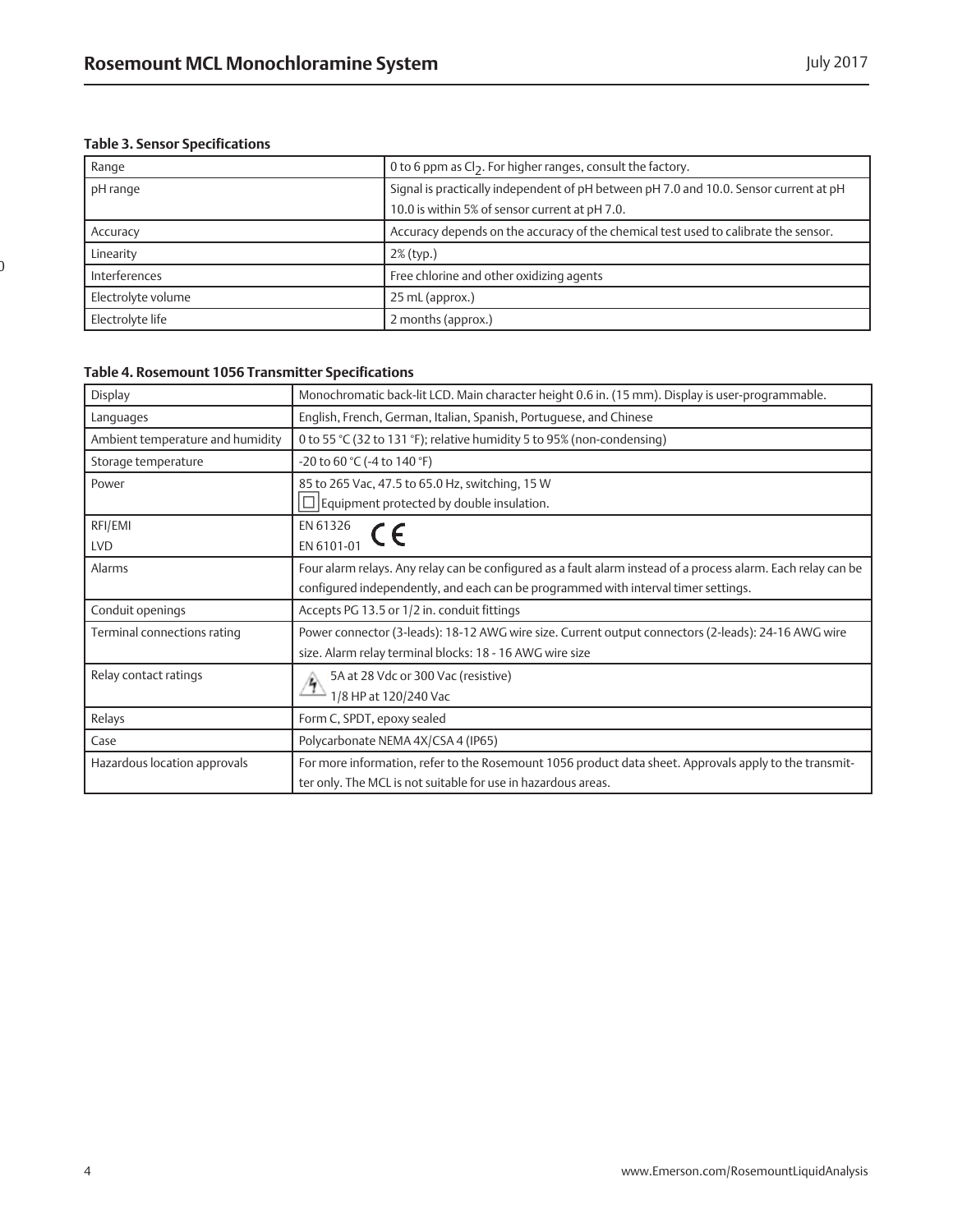| Table 5. Rosemount 56 Transmitter Specifications |
|--------------------------------------------------|
|--------------------------------------------------|

| Display                          | Full color LCD, 3.75 x 2.20 in. (95 x 56 mm); display can be customized                                      |
|----------------------------------|--------------------------------------------------------------------------------------------------------------|
| Languages                        | English, French, German, Italian, Spanish, Portuguese, Chinese, Russian, and Polish                          |
| Ambient temperature and humidity | -10 to 60 °C (14 to 140 °F); relative humidity 5 to 95% (non-condensing). Between -5 and 55 °C (23 and       |
|                                  | 131 °F) there is no visible degradation in display response or performance.                                  |
| Storage temperature              | -20 to 60 °C (-4 to 140 °F)                                                                                  |
| Power                            | 85 to 265 Vac, 47.5 to 65.0 Hz, 20 W.                                                                        |
| RFI/EMI                          | EN 61326<br>$\epsilon$                                                                                       |
| <b>LVD</b>                       | EN 6101-01                                                                                                   |
| Alarms and timers                | Four relays, fully configurable as a setpoint alarm, interval timer, TPC, bleed and feed timer, delay timer, |
|                                  | date and time timer, and fault alarm                                                                         |
| Outputs                          | Four 4-20 or 0-20 mA isolated current outputs; assignable to measurement or temperature; fully scalable;     |
|                                  | maximum load 550 $\Omega$ . HART digital signal is superimposed on output 1.                                 |
| Control features                 | PID control (analog ouput) and time proportional control or TPC (relays) are standard.                       |
| Relay contact ratings            | 5A at 28 Vdc or 300 Vac (resistive)                                                                          |
|                                  | 1/8 HP at 120/240 Vac                                                                                        |
| Relays                           | Form C, SPDT, epoxy sealed                                                                                   |
| Case                             | Polycarbonate                                                                                                |
| Hazardous location approvals     | For more information, refer to the Rosemount 56 product data sheet. Approvals apply to the transmitter       |
|                                  | only. The MCL is not suitable for use in hazardous areas.                                                    |
| Data logger                      | Data automatically stored every 30 seconds for 30 days; older data removed to make room for new data.        |
|                                  | The following data are automatically stored: date and time, ppm, temperature, and raw sensor current.        |
| Event logger                     | Stores up to 300 events with date and time stamps: faults, warnings, calibration data, calibration results   |
|                                  | (pass or fail), power on/off cycles, and hold on/off. Alarm relay activation and deactivation can also be    |
|                                  | stored. Older events are automatically removed to make room for new events.                                  |
| Data and event downloading       | Through USB port on front panel                                                                              |
| Graphical display                | Dual graphical display shows measurement data on the Y-axis and time on the X-axis. Y-axis is fully assign-  |
|                                  | able and scalable. X-axis can be set to 1 hour, 1 day, 7 days, or 30 days.                                   |
| Digital communication            | HART digital communication is standard.                                                                      |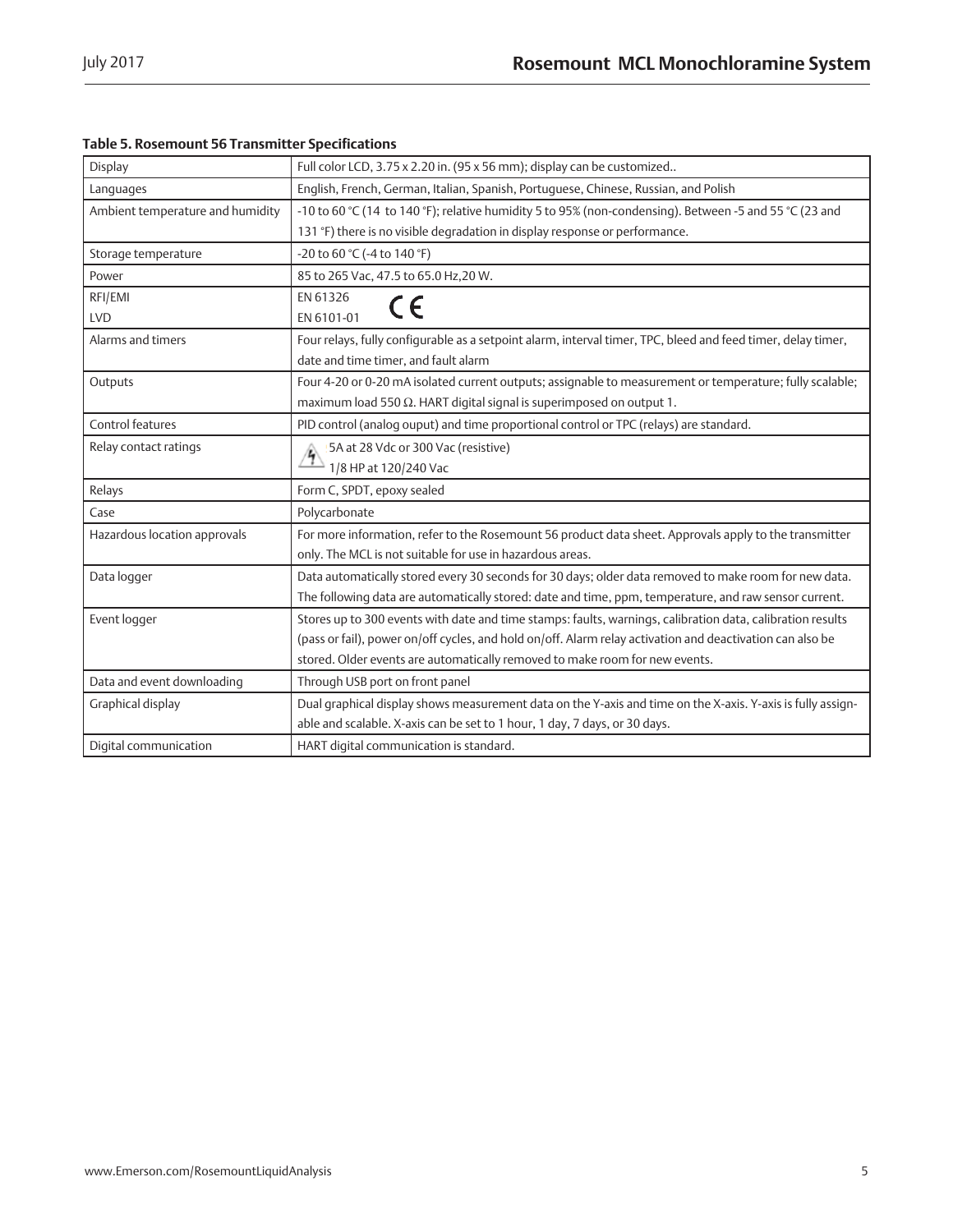# <span id="page-5-0"></span>**Dimensional Drawings**

**Figure 1. Rosemount MCL-220 shown. All versions of the Rosemount MCL have the same overall dimensions.**

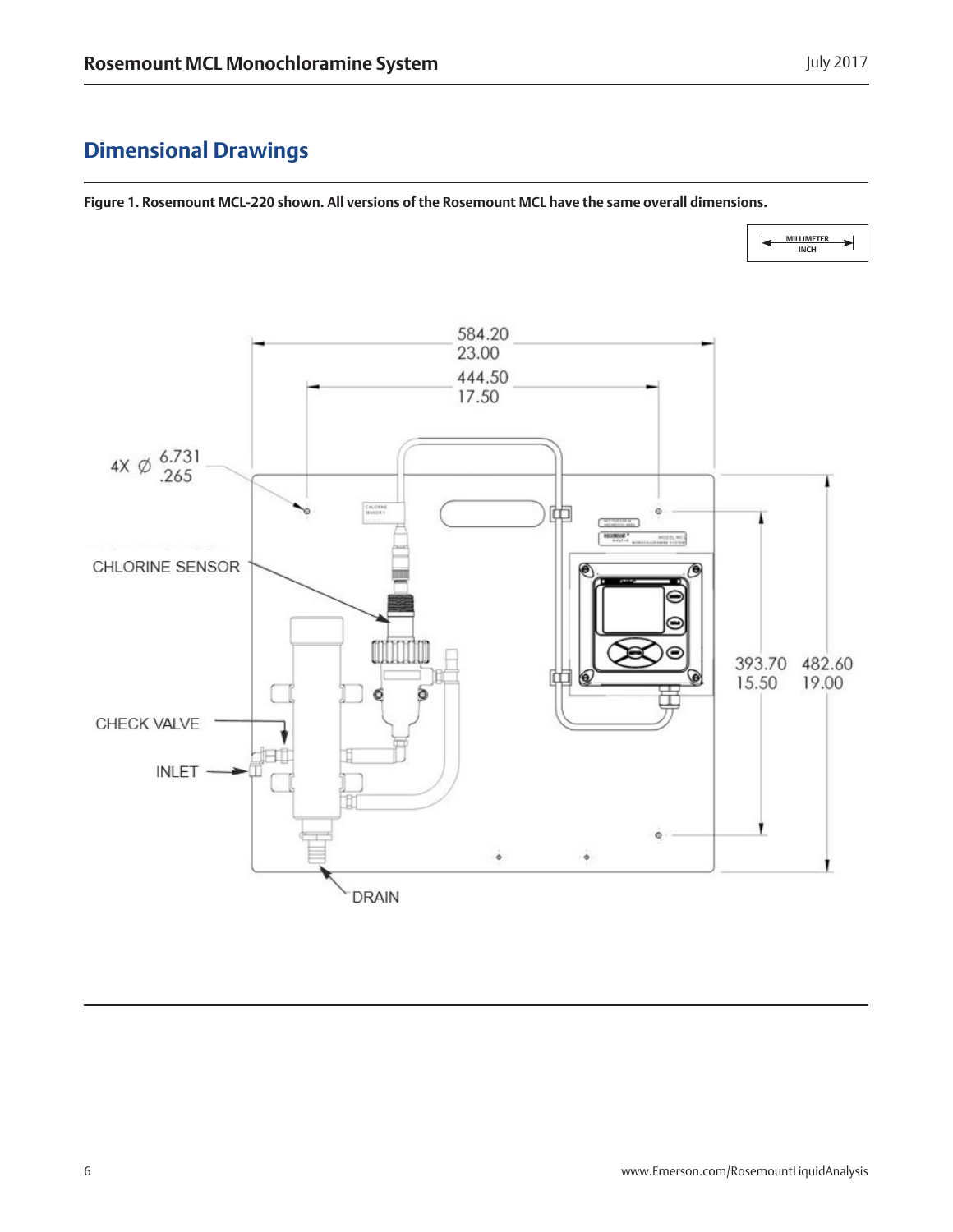# <span id="page-6-0"></span>**Rosemount MCL-1056 Engineering Specification**

- 1. The system shall be suitable for the determination of monochloramine in water without sample conditioning reagents. Systems that use sample conditioning reagents are not acceptable.
- 2. The system shall consist of a transmitter, a monochloramine sensor, a flow cell for the sensor, and a flow controller. The components shall be mounted on a back plate. The sensor cable shall be pre-wired to the transmitter and shall plug into the cable using a Variopol quick disconnect fitting. The flow cell shall be clear plastic to allow the sensor to be easily inspected for fouling. The inlet shall be fitted with a check valve to ensure the sensors remain wet in the event sample flow is lost.
- 3. The system shall use no mechanical devices, such as pressure regulators, valves, or rotameters, to control flow. Instead, flow shall be regulated using a constant head flow controller. Minimum sample flow shall be not more than about 3 gallons per hour (11 liters per hour). Maximum flow can be as high as 80 gallons per hour (303 liters per hour). The flow controller shall be able to handle inlet pressure between 3 and 65 psig (122 and 549 kPa abs) and temperature between 0 and 50 °C (32 and 122 °F).
- 4. The monochloramine sensor shall be a two electrode membrane-covered sensor with a gold mesh cathode and a silver/silver chloride anode. The fill solution shall be a solution of potassium bromide in dilute acetic acid. The sensor shall be fitted with an RTD to allow continuous correction for changes in membrane permeability caused by temperature.
- 5. The effect of pH on sensor response shall be less than 5% between pH 7.0 and 10.0.
- 6. The linear range of the sensor shall be at least 0 to 6 ppm as  $Cl<sub>2</sub>$ .
- 7. The linearity shall be about 2%.
- 8. The transmitter shall receive the raw signal from the monochloramine sensor and automatically correct it for temperature effects. Results shall be displayed as ppm Cl<sub>2</sub>.
- 9. The transmitter shall require single point calibration if the expected monochloramine level is within the linear range of the sensor. A correction for the sensor zero current shall also be available.
- 10. The transmitter shall have a four line, back-lit display. The display shall show ppm monochloramine and temperature on one screen. The user shall be able to customize the main display to show additional information, such as raw sensor current.
- 11. The transmitter shall be capable of operating between 0 and 55 °C (32 and 131 °F) and between 5 and 95% relative humidity (non-condensing).
- 12. The transmitter shall have dual 0/4-20 isolated outputs. Outputs shall be fully scalable and assignable independent to monochloramine or temperature.
- 13. The transmitter shall have four alarm relays, fully programmable for logic (high or low operation), deadband, and set point. Relays can also be configured to energize when the transmitter detects a fault with the sensor or the transmitter.
- 14. All transmitter programming shall be through a front panel membrane keypad. The language (English, Spanish, Italian, Portuguese, German, or French) used in the menu screens shall be selectable by the user.
- 15. The transmitter shall have a security feature to prevent unauthorized tampering with calibration and configuration settings.
- 16. The transmitter shall be Rosemount Model MCL-220.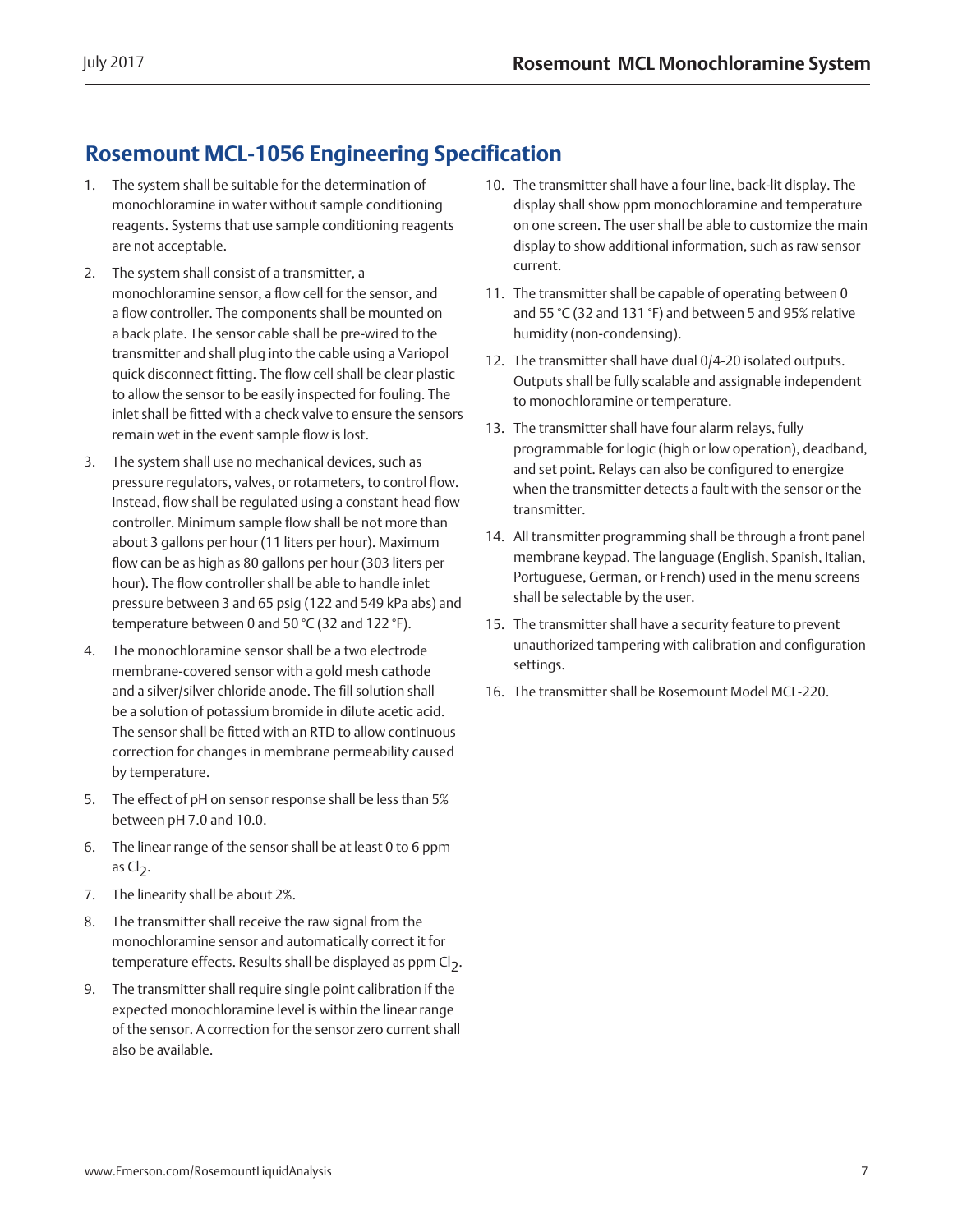### <span id="page-7-0"></span>**Rosemount MCL - 56 Engineering Specification**

- 1. The system shall be suitable for the determination of monochloramine in water without the use of reagents. Systems that use sample conditioning reagents are not acceptable.
- 2. The system shall consist of a transmitter, a monochloramine sensor, a flow cell for the transmitter, and a flow controller. The components shall be mounted on a back plate. The sensor cable shall be pre-wired to the transmitter, and the sensor shall plug into the cable using a Variopol quick disconnect fitting. The sensor flow cell shall be clear plastic to allow the sensor to be easily inspected for fouling. The inlet shall be fitted with a check valve to ensure the sensor remains wet if sample flow is lost. The inlet connector shall be a 1/4 inch tubing compression fitting.
- 3. The system shall use no mechanical devices, such as pressure regulators, valves, or rotameters, to control flow. Instead, flow shall be regulated using a constant head flow controller. Minimum sample flow shall be no more than about 3 gallons per hour (11 liters per hour). Maximum flow can be as high as 80 gallons per hour (303 liters per hour). The flow controller shall be able to handle inlet pressure between 3 and 65 psig (122 and 549 kPa abs) and temperature between 0 and 50 °C (32 and 122 °F).
- 4. The monochloramine sensor shall be a two-electrode, membrane-covered amperometric sensor using a gold mesh cathode and a silver/silver chloride anode. The fill solution shall be a solution of potassium bromide in dilute acetic acid. The sensor shall be fitted with a pt100 RTD to allow continuous correction for changes in membrane permeability caused by temperature.
- 5. The effect of pH on sensor response shall be less than 5% between pH 8.0 and 10.0.
- 6. The linear range of the sensor shall be at least 0 to 6 ppm as  $Cl<sub>2</sub>$ .
- 7. The linearity shall be about 2%.
- 8. Sensor electrolyte life shall be about four months.
- 9. The transmitter shall use a single point calibration based on the results of a test run on a grab sample. A correction for the zero current shall also be available.
- 10. The transmitter shall have a four line, back-lit display. The display shall show ppm chlorine, pH (if required), and temperature on one screen. The display shall be programmable to show additional information, such as raw sensor current.
- 11. The transmitter shall be capable of operating between -10 and 60 °C (14 and 140 °F) and between 5 and 95% relative humidity.
- 12. The transmitter shall have four 0/4-20 mA isolated outputs and HART digital communications. Outputs shall be fully scalable and assignable independently to chlorine, pH, or temperature. PID control shall be available as a standard feature.
- 13. The transmitter shall have four alarm relays, fully programmable as a high/low alarm with adjustable deadband or as a timer. Timer functions shall include an interval timer, bleed and feed timer, delay timer, and date and time timer. Time-proportional control shall also be available. In addition, relays shall be configurable to energize when the transmitter detects a fault with itself or the sensor.
- 14. All transmitter programming shall be through a front panel membrane keypad. The language (English, Spanish, Italian, Portuguese, German, French, Russian, Polish, or Chinese) used in the menu screens shall be selectable by the user.
- 15. The transmitter shall have a data logger that automatically stores data every 30 seconds for 30 days, with older data being discarded to make room for newer data. In addition to storing date and time, chlorine concentration, pH, and temperature, the transmitter shall store raw sensor current (chlorine sensor) and mV reading and glass and reference impedance (pH sensor). Stored data shall be downloadable through a USB port.
- 16. The transmitter shall have a dual graphic display that allows data to be viewed over 1 hour, 1 day, 7 days, and 1 month intervals.
- 17. The transmitter shall have a data logger that stores up to 300 events.
- 18. The transmitter shall have help screens, available at the touch of a button, that provide information about configuration, calibration, and troubleshooting.
- 19. The transmitter shall have a security feature to prevent unauthorized tampering with calibration and configuration settings.
- 20. The transmitter shall be Rosemount Model MCL-240 or approved equal.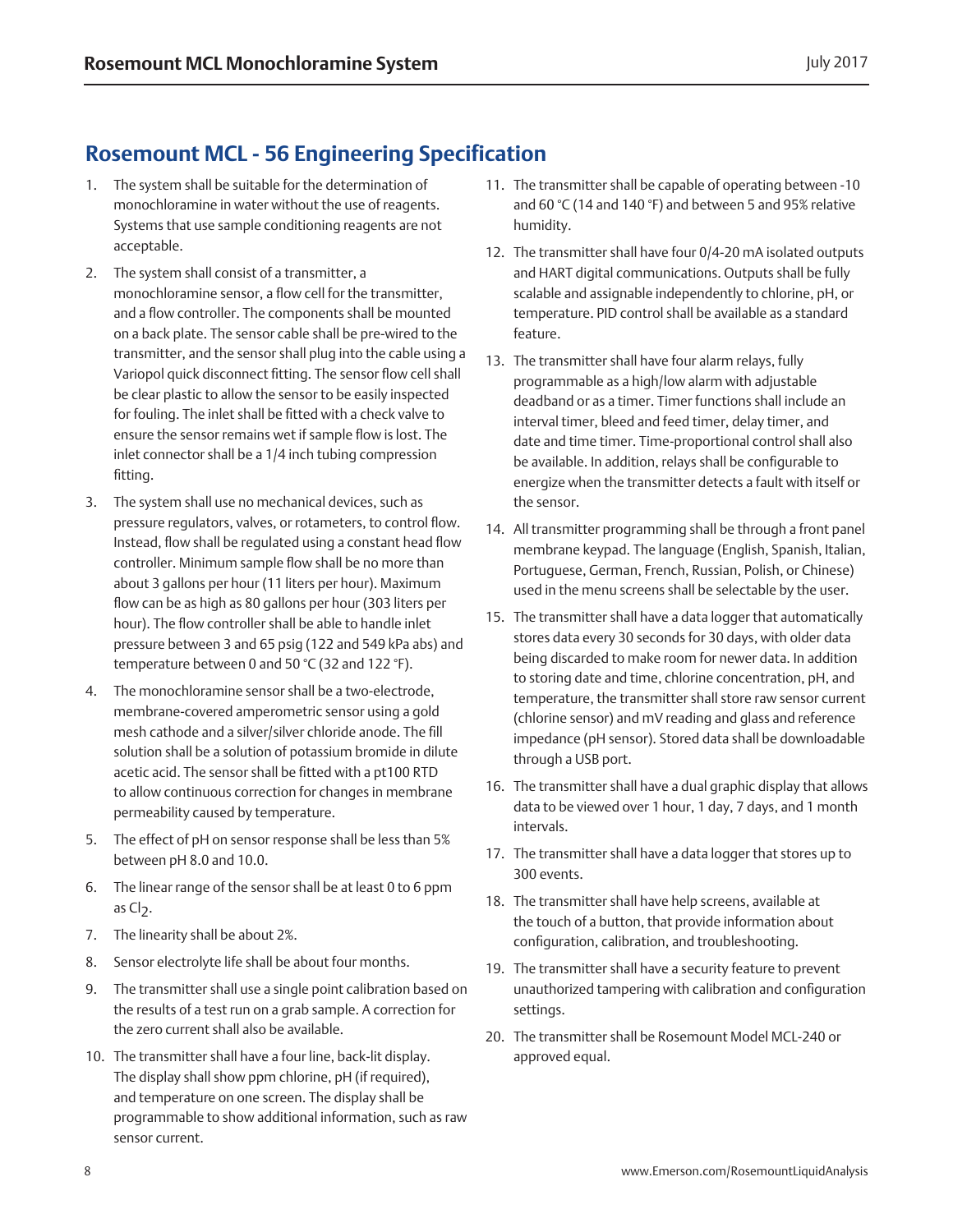# <span id="page-8-0"></span>**Component Parts**

| Transmitter model | <b>Description</b>                                                                        |
|-------------------|-------------------------------------------------------------------------------------------|
| l 1056-03-38-AN   | Rosemount 1056 Transmitter, single input, with alarm relays, 85 - 265 Vac, 47.5 - 65.0 Hz |
| I 56-03-24-38-HT  | Rosemount 56 Transmitter, single input, 85 - 265 Vac, 47.5 - 65.0 Hz                      |

| Sensor model     | ' Description                                   |
|------------------|-------------------------------------------------|
| 1499ACL-03-54-VP | 1 Monochloramine sensor with Variopol connector |

| Sensor cabler | Description                                                         |
|---------------|---------------------------------------------------------------------|
| 23747-04      | I Interconnecting cable, Variopol for Rosemount 499ACL sensor, 4 ft |

### **Accessories**

| Part number | <b>Description</b>                                                        |
|-------------|---------------------------------------------------------------------------|
| 9240048-00  | Tag, stainless steel (specify marking)                                    |
| 23750-00    | Fill plug with wooden osmotic pressure relief port                        |
| 9550094     | O-ring, Viton 2-014                                                       |
| 33521-00    | Membrane retainer cap                                                     |
| 23502-09    | Monochloramine membrane kit: includes 3 membrane assemblies and 3 O-rings |
| 9210372     | Monochloramine sensor fill solution, 4 oz (120 mL)                        |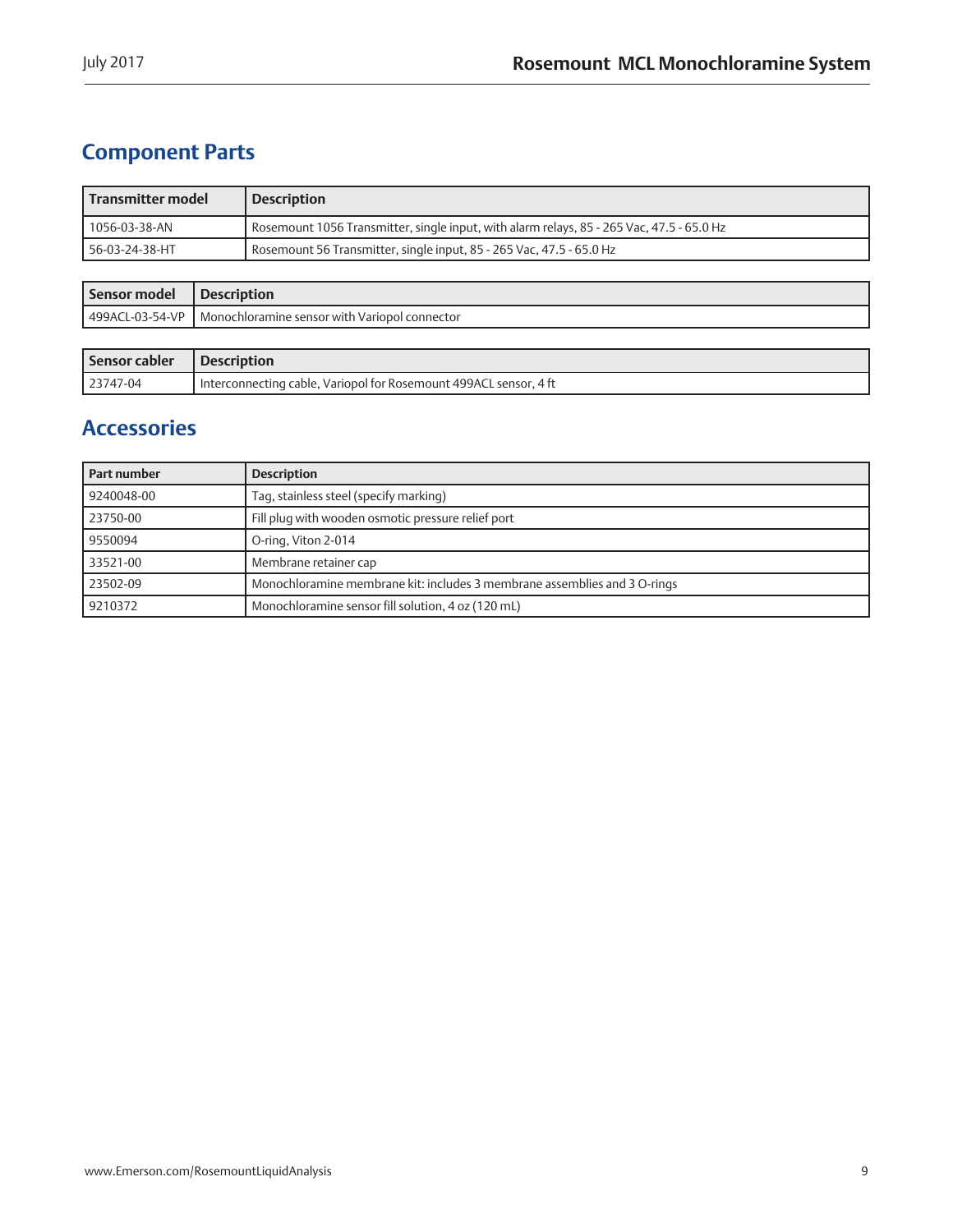# **Notes**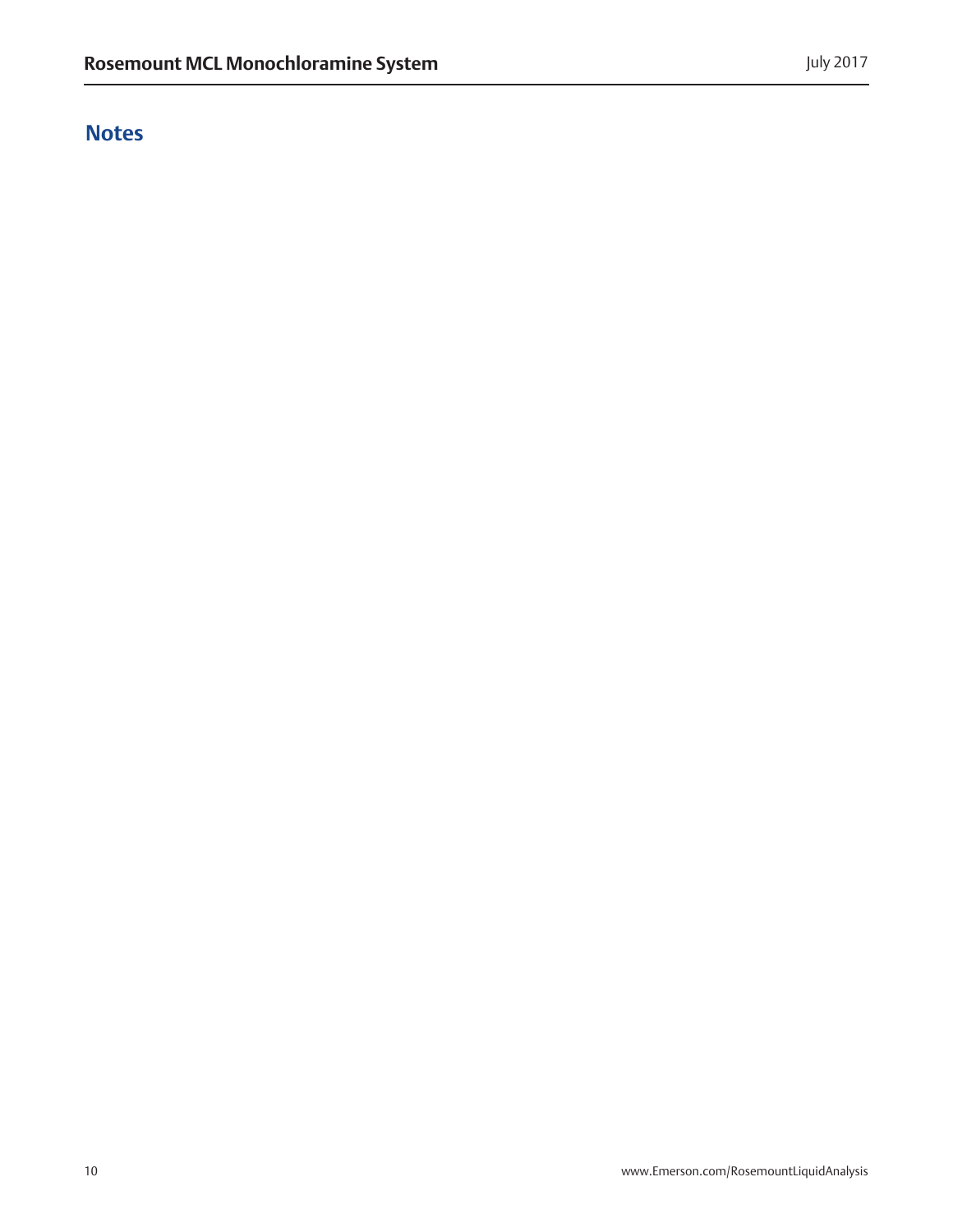# **Notes**